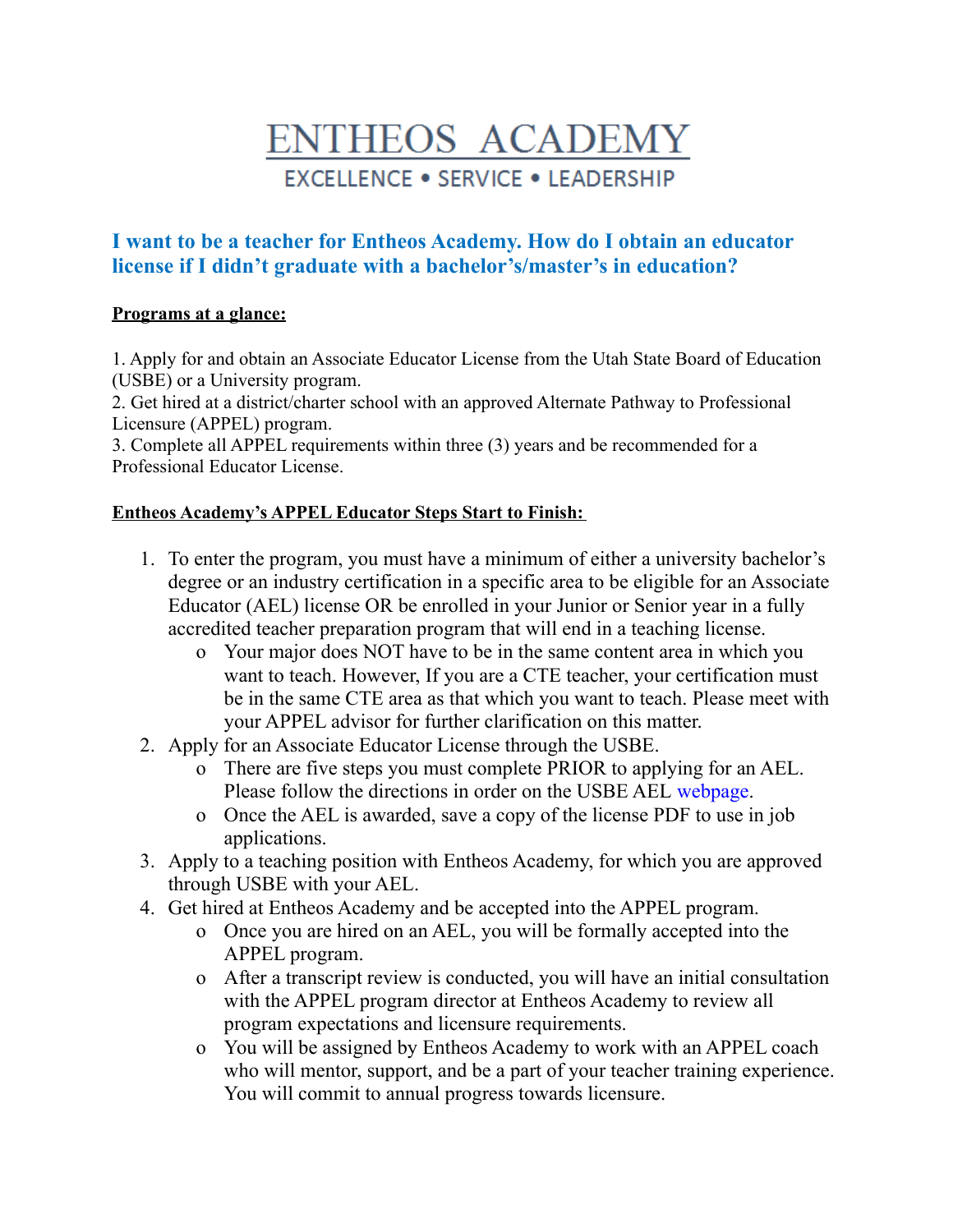- 5. Work for up-to-three years on the AEL at Entheos Academy to complete all professional licensure requirements of pedagogy, content, competencies, and assessment.
	- o USBE requires pedagogy studies in the following topics:
		- Currently, Entheos Academy has a partnership with Salt Lake Community College to provide these courses for our educators.
		- Classroom Management: Creating an Effective Learning Environment
		- Curriculum Development: Instruction, Planning, Technology, Assessment
		- Introduction to Special Education
		- Literacy in the Content Area
		- Working with Diverse Populations USBE requires completion of all content requirements outlined by specific license area and endorsement.
		- If your major/CTE area is what you plan to teach, there will likely be less additional content studies that you'll need to complete.
		- Elementary Education requires specific content studies in the Science of Reading and the Science of Mathematics as well as Child Development.
		- Secondary Education requires Methods of Teaching in the Content Area (which cannot be taken at SLCC and you will need to take at another fully accredited university or at Granite Education Foundation).
		- Some CTE areas require a Methods course; others do not.
		- APPEL educators must demonstrate specific competencies outlined in Board Rule for their own work as an educator, for clinical experiences in the classroom, and for dispositions of teaching. These competencies must be demonstrated constantly and consistently in order to be met.
- 6. At the end of the APPEL program, educators will complete a Pedagogical Performance Assessment (PPAT) conducted by Educational Testing Services (ETS).
	- o The educator demonstrates their understanding and ability to create curriculum, execute instruction, adjust instruction as necessary, assess student learning, and reflect on the teaching process.
- 7. Receive your Professional Educator License.
	- o An APPEL educator must complete all USBE Board Rule professional licensure requirements as well successfully meet all teacher evaluation requirements.
	- o All APPEL stakeholders (including the educator, school administration, coaches, etc.) must all agree that the educator should be recommended for professional licensure.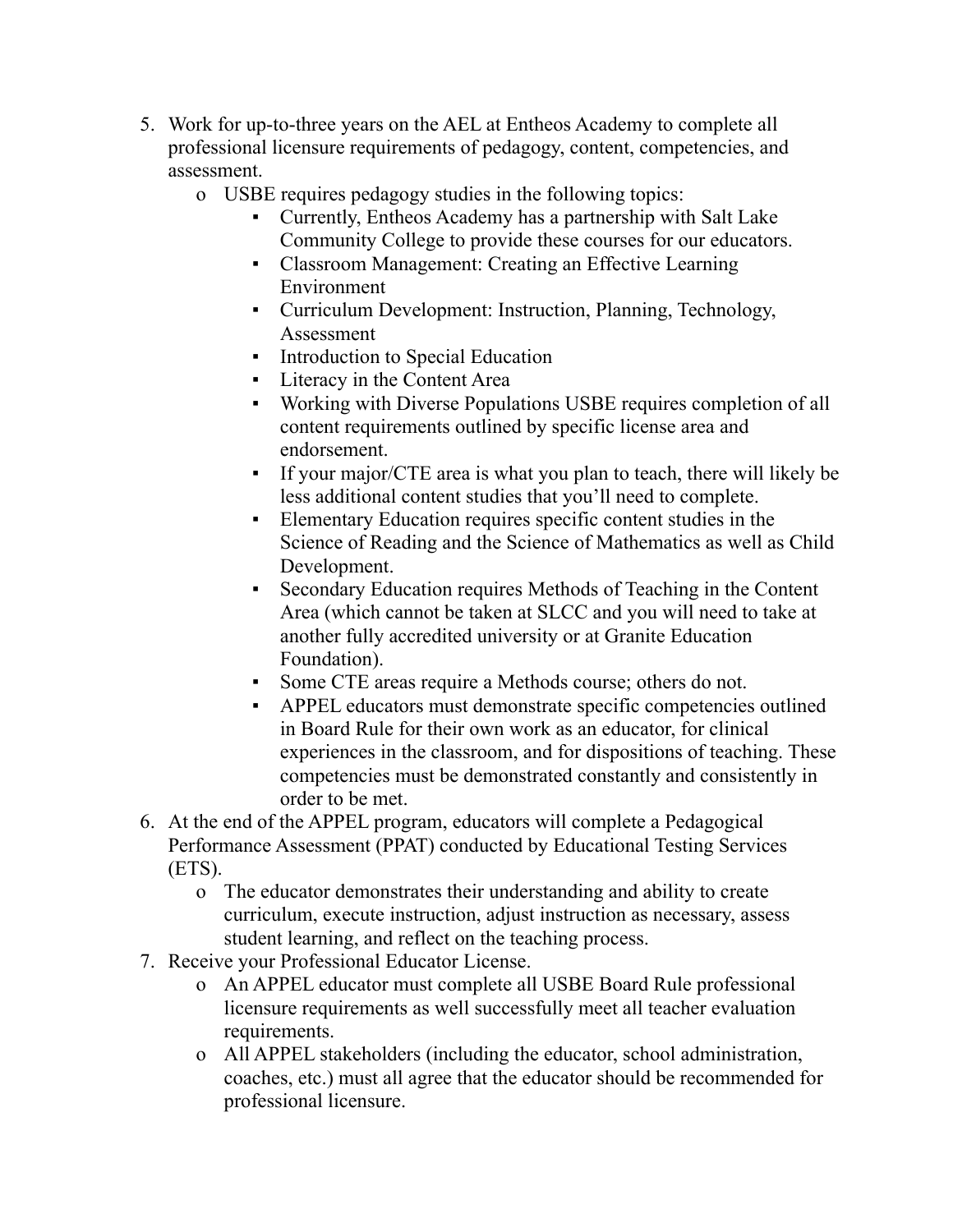o The APPEL Program Director will recommend the educator for a Professional Educator License.

Please email  $\frac{\text{dina.wecker}(\partial \text{entheosacademy.org}}{\text{for any questions about the Entheos Academy}}$ APPEL program.

#### **Additional Information:**

### *What is an Associate Educator License (AEL)?*

A temporary license in a specific license area and endorsement (as applicable) awarded by the USBE. This license qualifies you to teach in that subject area awarded while you complete professional licensure requirements.

An AEL can be earned in Elementary Education, Secondary Education with an endorsement in a specific content area, or Career and Technical Education (CTE) in a specific CTE area.

## *What is the Alternate Pathway to Professional Educator License (APPEL)?*

Each district/charter school who wants to hire non-professionally licensed teachers must have a USBE-approved APPEL program. The program will provide the experiences, coursework, and support for the educator to earn a professional license in Elementary, Secondary or CTE areas. Educators teach in the content area while working through the APPEL program.

• Special Education is not a part of APPEL.

## *What kind of requirements are required for professional educator licensure?*

The USBE has set certain requirements for pedagogy studies, content knowledge testing and studies, educator competencies, clinical experience competencies, educator dispositions, and teacher performance assessments. Each requirement set out in Board Rule must be met and/or demonstrated before the APPEL program can recommend the educator for a Professional Educator License.

## **Breakdown of the new Utah State Board of Education's (USBE) Licensing Areas**

The Utah State Board of Education may grant an educator one of the following education licenses:

- 1. **Professional Educator License** a license issued to an individual who has demonstrated all of the State established competencies to be an educator.
- 2. **Associate Educator License** a license issued to an individual who has met a minimum set of educator requirements and is completing all professional educator requirements to receive a Professional Educator License.